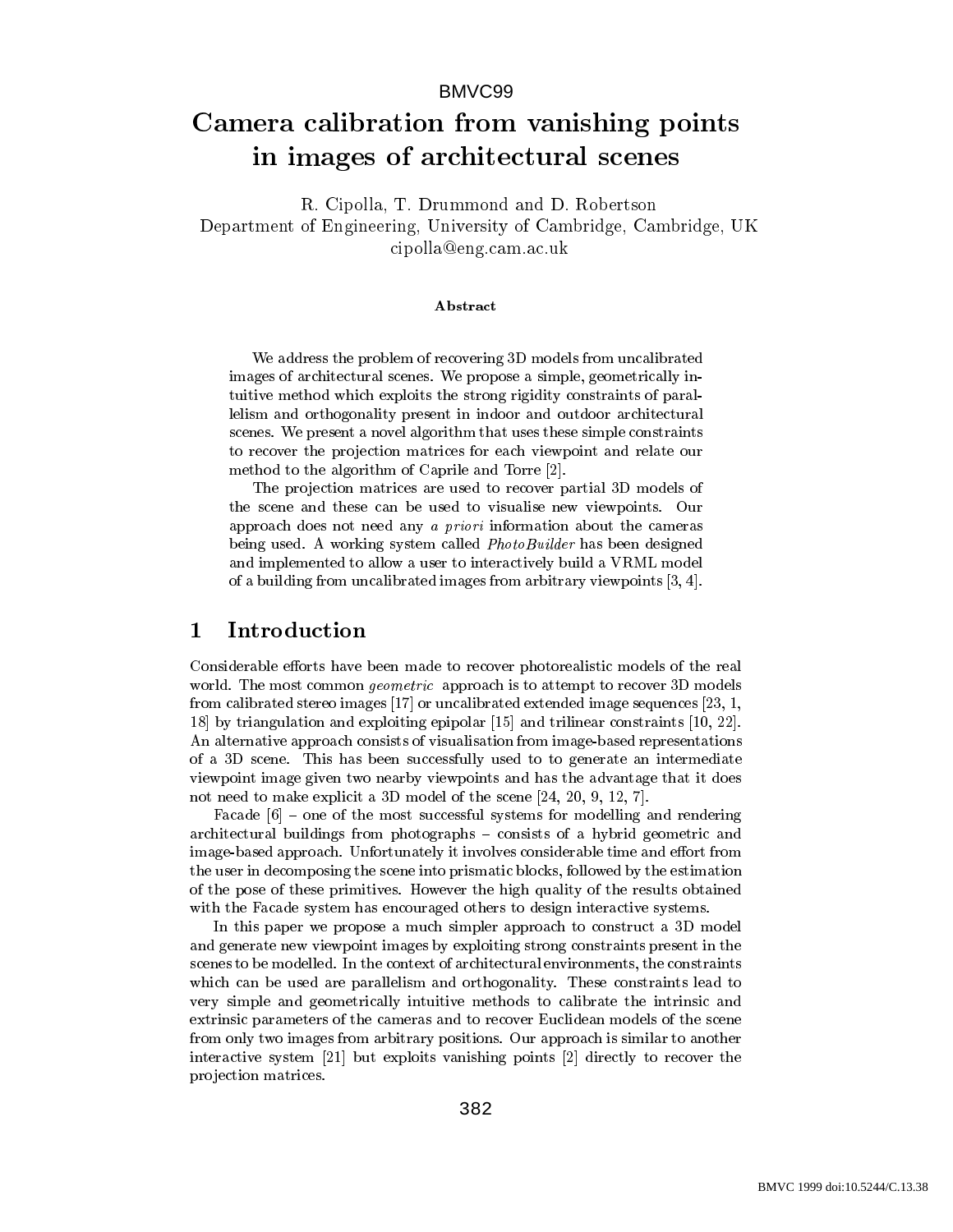### 2Outline of the algorithm

A 3D model can be recov ered from tw o or more uncalibrated images in the following four stages (see figure 1).

- 1. The user selects a set of image edges which are either parallel or perpendicular in the world. These primitives are precisely localised in the image using the image gradient information.
- 2. The next step concerns the camera calibration: the intrinsic parameters of the camera are determined for each image. This is done by determining the vanishing points associated with parallel lines in the world. Three mutually orthogonal directions are exploited to give three intrinsic parameters and the orien tation of each viewpoint.
- 3. A projection matrix for each viewpoint is computed from the image edges and vanishing points. These matrices are further refined by exploiting epipolar constraints and additional matches to give the motion (a rotation and a translation) betw een the viewpoints.
- 4. The last step consists in using these projection matrices to find more correspondences betw een the images and then to compute 3D textured triangles that represent a model of the scene.

A working application called PhotoBuilder has been designed and implemented to allo w the user to interactiv ely build a 3D VRML model from a pair of uncalibrated images from arbitrary viewpoints in less than 15 minutes.

### 3 Geometric Framework

#### Review and notation  $3.1$

F or a pin-hole camera, perspective projection from Euclidean 3-space to an image can be convented in homogeneous conventions and in homogeneous coordinates by a 3 - 4 camerates by a 3 - 4 camerates projection matrix, P:

$$
\lambda_i \begin{bmatrix} u_i \\ v_i \\ 1 \end{bmatrix} = \begin{bmatrix} p_{11} & p_{12} & p_{13} & p_{14} \\ p_{21} & p_{22} & p_{23} & p_{24} \\ p_{31} & p_{32} & p_{33} & p_{34} \end{bmatrix} \begin{bmatrix} X_i \\ Y_i \\ Z_i \\ 1 \end{bmatrix}
$$
 (1)

The projection matrix has 11 degrees of freedom and can be decomposed into the orien tation and position of the camera relative to a the world co-ordinate system (a 3 - 3 rotation matrix <sup>R</sup> and a 3 - 1 translation vector T):

$$
\mathbf{P} = \mathbf{K} \begin{bmatrix} \mathbf{R} & \mathbf{T} \end{bmatrix} \tag{2}
$$

<sup>2</sup>

<sup>3</sup>

 $\ldots$  ,  $\ldots$  can true calibration images in  $\ldots$ plane transformation:

$$
\mathbf{K} = \left[ \begin{array}{ccc} \alpha_u & s & u_0 \\ 0 & \alpha_v & v_0 \\ 0 & 0 & 1 \end{array} \right],
$$
 (3)

where  $\alpha_u$ ,  $\alpha_v$  are scale factors; s is a skew parameter; and  $u_0$ ,  $v_0$  are the pixel coordinates of the principal point (the in tersection of the optical axis with the image plane).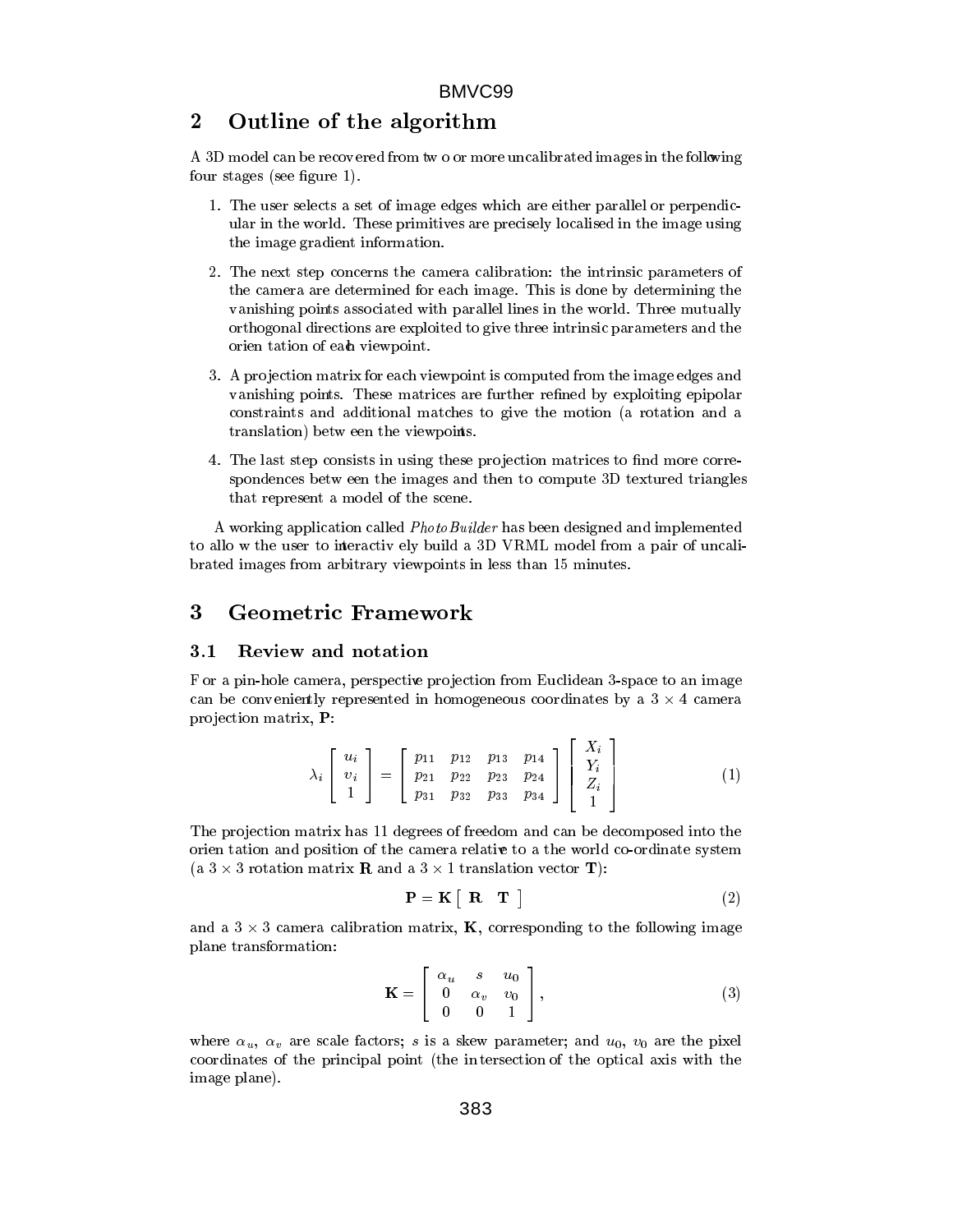1. Original uncalibrated photographs



2. Primitive definition and localisation



3. Finding vanishing points and camera calibration



4. Computation of projection matrices and camera motion



5. Triangulation, 3D reconstruction and texture mapping



Figure 1: Outline of the algorithm. The user interactiv ely labels a few parallel and perpendicular edges in the images. These are then localised precisely and used to compute the projection matrices for the viewpoints. T riangulation and texture mapping is used to produce a 3D VRML model.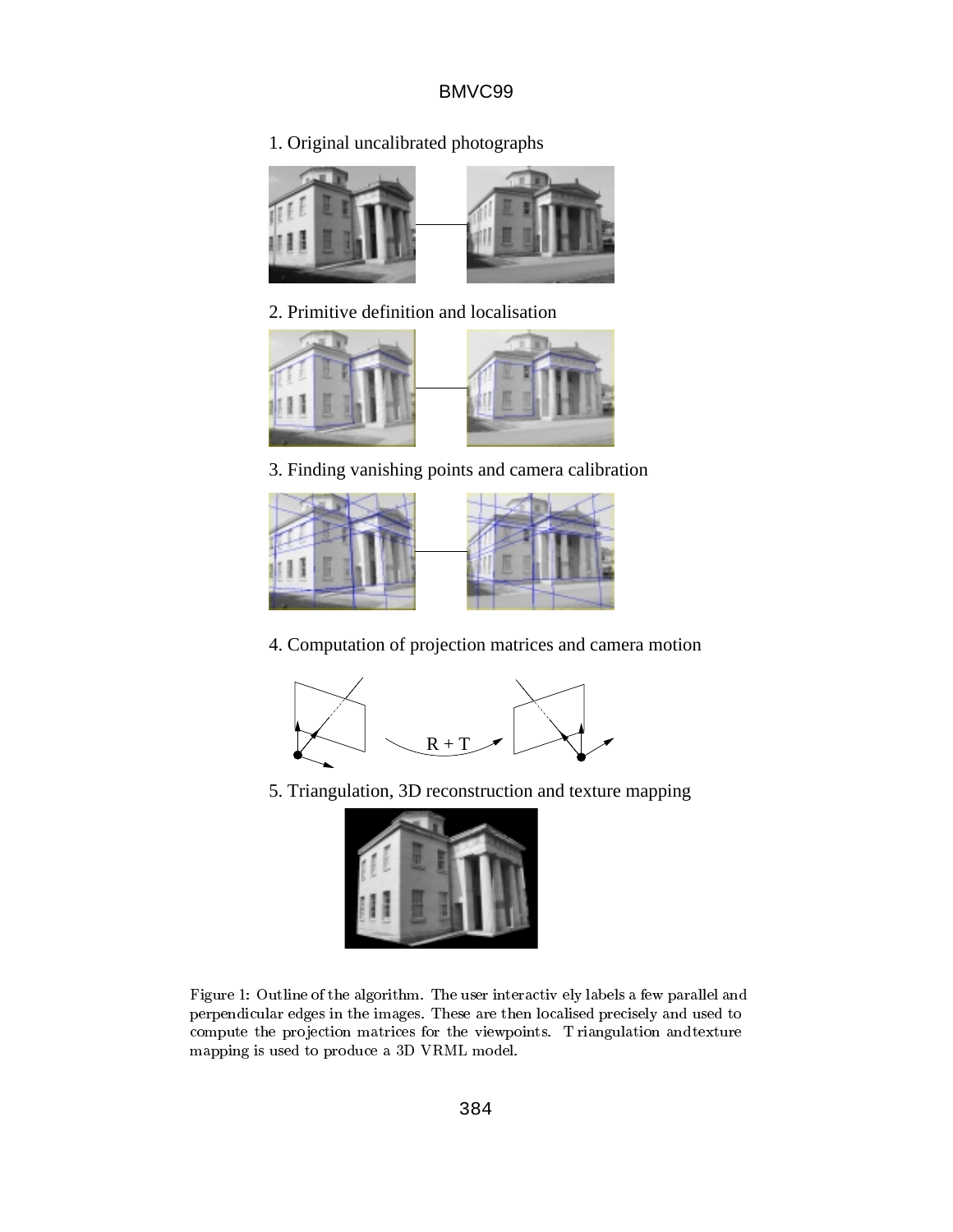#### $3.2$ Approach

In our approach the vanishing points corresponding to three mutually orthogonal directions can be used to determine for each viewpoint:

- 1. the camera calibration matrix,  $K$  under the assumption of zero skew and known aspect ratio.
- 2. the rotation matrix R.
- 3. the direction of translation, T.

We sho w that the 8 degrees of freedom of the projection matrix for this special case can be determined from three vanishing points corresponding to the projections of 3 points at infinity and a reference point. The projection matrix can thus be reco vered from the projection of at least one arbitrary cuboid. Applying the algorithm to tw o views allows the Euclidean reconstruction of all visible points up to an arbitrary scale.

### Using vanishing points

F rom (1) and considering the points at infinity corresponding to the three orthogonal directions we can derive simple constraints on the elements of the pro jection matrix:

$$
\begin{bmatrix}\n\lambda_1 u_1 & \lambda_2 u_2 & \lambda_3 u_3 \\
\lambda_1 v_1 & \lambda_2 v_2 & \lambda_3 v_3 \\
\lambda_1 & \lambda_2 & \lambda_3\n\end{bmatrix} = \mathbf{P} \begin{bmatrix}\n1 & 0 & 0 \\
0 & 1 & 0 \\
0 & 0 & 1 \\
0 & 0 & 0\n\end{bmatrix}
$$
\n(4)

<u>2000 - 2000 - 2000 - 2000 - 2000 - 2000 - 2000 - 2000 - 2000 - 2000 - 2000 - 2000 - 2000 - 2000 - 2000 - 200</u>

<sup>3</sup>

where  $\lambda_i$  are initially unknown scaling factors. This equation can be rearranged and expressed in terms of the camera calibration matrix <sup>K</sup> and camera orientation  $(22.21222222222222)$ ,  $-2$ 

$$
\begin{bmatrix} u_1 & u_2 & u_3 \ v_1 & v_2 & v_3 \ 1 & 1 & 1 \end{bmatrix} \begin{bmatrix} \lambda_1 & 0 & 0 \ 0 & \lambda_2 & 0 \ 0 & 0 & \lambda_3 \end{bmatrix} = \mathbf{KR} \tag{5}
$$

### Camera calibration and recov ery of orientation

By exploiting the properties of the rotation matrix,  $\bf{R}$ , w e can rerrange (5) to reco ver constraints on the intrinsic parameters of the camera and the unknown scaling parameters,  $\lambda_i$ . In particular:

$$
\begin{bmatrix} u_1 & u_2 & u_3 \ v_1 & v_2 & v_3 \ 1 & 1 & 1 \end{bmatrix} \begin{bmatrix} \lambda_1^2 & 0 & 0 \ 0 & \lambda_2^2 & 0 \ 0 & 0 & \lambda_3^2 \end{bmatrix} \begin{bmatrix} u_1 & u_2 & u_3 \ v_1 & v_2 & v_3 \ 1 & 1 & 1 \end{bmatrix}^{T}
$$

$$
= \mathbf{K} \mathbf{K}^{T}
$$
(6)

Under the assumption of known aspect ratio and zero skew, (6) can be rewritten as 6 linear equations (from six elements of the symmetric matrix) and can be solved to recover 3 in trinsic parameters and the unknown scale factors,  $\lambda_i^\tau.$  A geometric in terpretation of this result is given in the next section.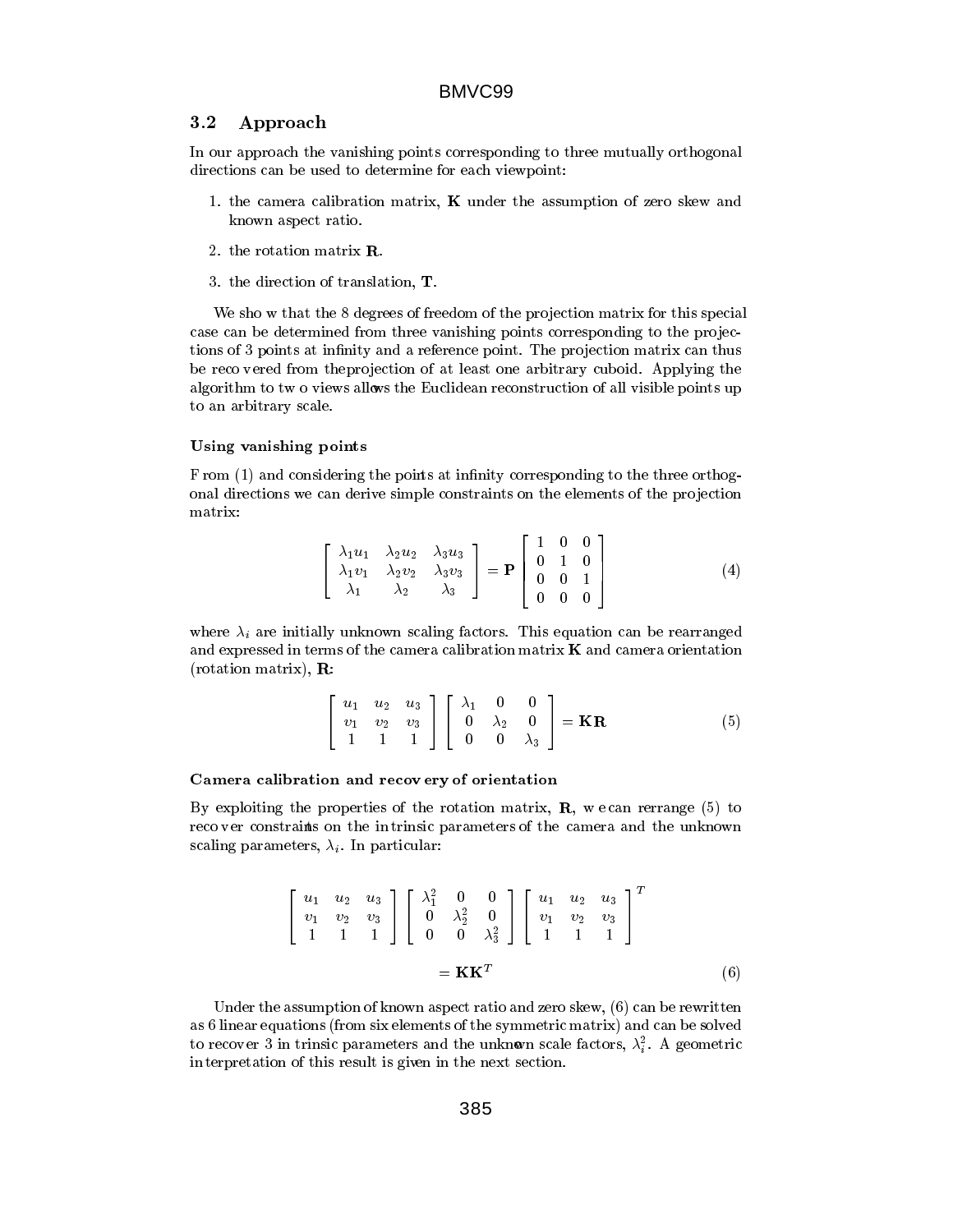### Recovery of pro jection matrix

The solution of (6) and substitution into (5) leads to the recovery of the  $3 \times 3$ sub-matrix  $\phi$ he projection matrix,  $KR$ , which can then be easily decomposed in to the rotation matrixR.

The fourth column of the projection matrix depends on the position of the w orld co-ordinate system relative to the camera co-ordinate system. An arbitrary reference point can be chosen as the origin. Its image co-ordinates fix the translation, **T**, up to an arbitrary scale factor,  $\lambda_4$ :

$$
\lambda_4 \begin{bmatrix} u_4 \\ v_4 \\ 1 \end{bmatrix} = \begin{bmatrix} p_{11} & p_{12} & p_{13} & p_{14} \\ p_{21} & p_{22} & p_{23} & p_{24} \\ p_{31} & p_{32} & p_{33} & p_{34} \end{bmatrix} \begin{bmatrix} 0 \\ 0 \\ 0 \\ 1 \end{bmatrix}
$$
\n
$$
= \mathbf{KT} \tag{7}
$$

 $2.22$   $2.22$   $2.22$   $2.22$   $2.22$   $2.22$   $2.22$   $2.22$   $2.22$   $2.22$   $2.22$   $2.22$   $2.22$   $2.22$   $2.22$   $2.22$   $2.22$   $2.22$   $2.22$   $2.22$   $2.22$   $2.22$   $2.22$   $2.22$   $2.22$   $2.22$   $2.22$   $2.22$   $2.22$   $2.22$   $2.22$   $2.2$ 

<u>33 and 33 and 33 and 33 and 33 and 33 and 33 and 33 and 33 and 33 and 33 and 33 and 33 and 33 and 33 and 33 and</u>

In a single viewpoint and with no metric information this scale is indeterminate and can be arbitrarily set, e.g.  $\lambda_4 = 1$ . F or additional views the image correspondences of a fifth point is required to fix this scale factor in the additional views. This is equivalent to fixing the epipoles from the translational component of image motion under known rotation  $-$  two point correspondences are required to recover the direction of translation.

## Geometric Interpretation

We deriv ea simple geometric in terpretation of the constraints expressed in  $(6)$ and relate this to the curious property of vanishing points described in Caprile and Torre [2].

## 4.1 Orthocentrality of the principal point

Under the assumption of known aspect ratio and zero skew, equation (5) can be rewritten as:

$$
\begin{bmatrix}\n\lambda_1 u_1 & \lambda_2 u_2 & \lambda_3 u_3 \\
\lambda_1 v_1 & \lambda_2 v_2 & \lambda_3 v_3 \\
\lambda_1 & \lambda_2 & \lambda_3\n\end{bmatrix} = \begin{bmatrix}\n\alpha & 0 & u_0 \\
0 & \alpha & v_0 \\
0 & 0 & 1\n\end{bmatrix} R
$$
\n(8)

Thus

$$
R = \begin{bmatrix} \lambda_1 (u_1 - u_0)/\alpha & \lambda_2 (u_2 - u_0)/\alpha & \lambda_3 (u_3 - u_0)/\alpha \\ \lambda_1 (v_1 - v_0)/\alpha & \lambda_2 (v_2 - v_0)/\alpha & \lambda_3 (v_3 - v_0)/\alpha \\ \lambda_1 & \lambda_2 & \lambda_3 \end{bmatrix}
$$
(9)

The orthonormality of R can be used to recover  $u_0$  and  $v_0$  as well as solving for  $\lambda_i$  and  $\alpha$ . Writing  $\mathbf{x}_i = \left( \begin{smallmatrix} u_i \ v_i \end{smallmatrix} \right)$  and using the orthogonality of the first tw o columns of  $R$  gives:

$$
\lambda_1 \lambda_2 \left( \left( \mathbf{x}_1 - \mathbf{x}_0 \right) \cdot \left( \mathbf{x}_2 - \mathbf{x}_0 \right) / \alpha^2 + 1 \right) = 0 \tag{10}
$$

Since  $\lambda_i \neq 0$ , (10) can be rewritten:

$$
(\mathbf{x}_1 - \mathbf{x}_0) \cdot (\mathbf{x}_2 - \mathbf{x}_0) + \alpha^2 = 0 \tag{11}
$$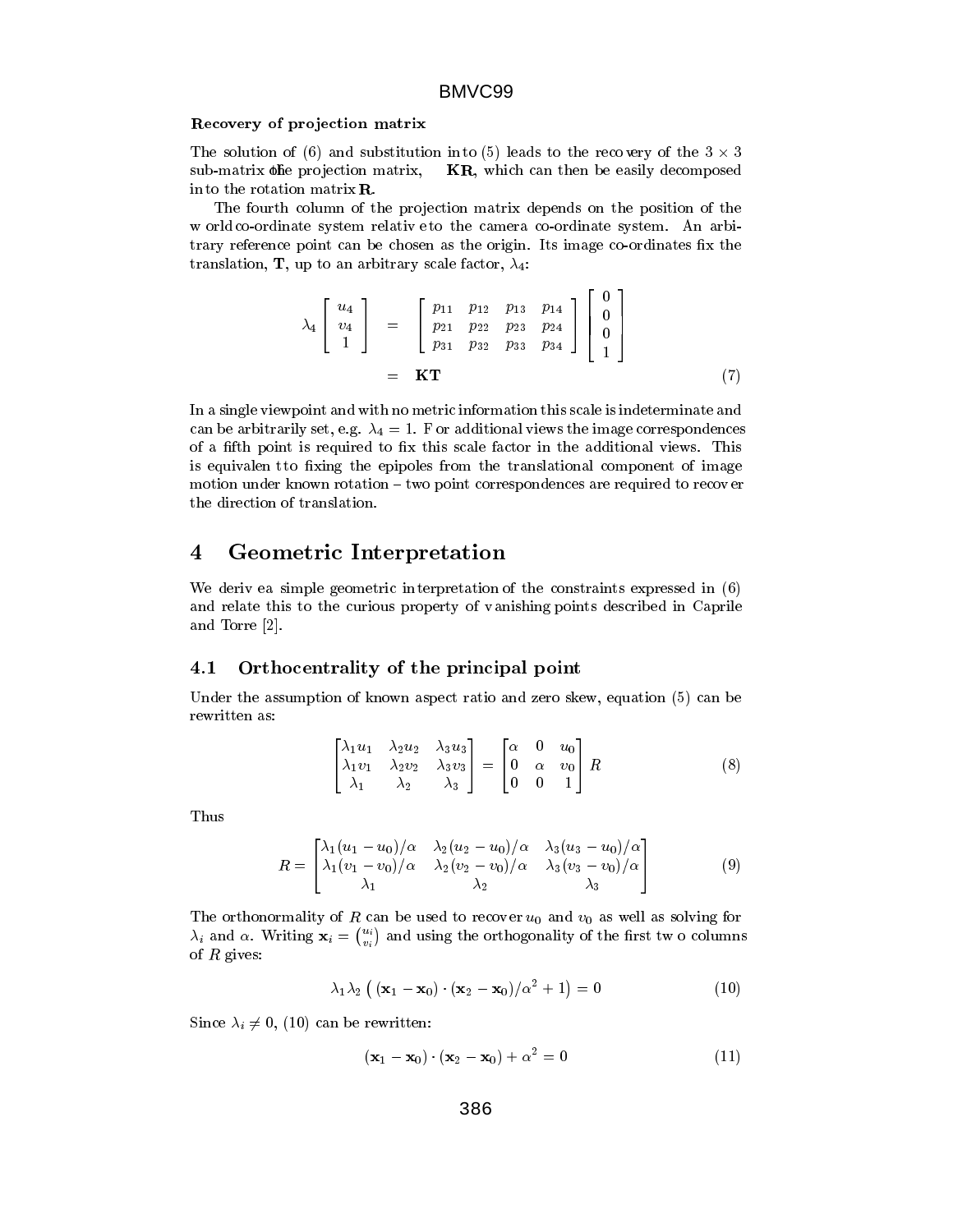and consdering the other column pairs of  $R$  similarly gives:

$$
(\mathbf{x}_2 - \mathbf{x}_0) \cdot (\mathbf{x}_3 - \mathbf{x}_0) + \alpha^2 = 0 \tag{12}
$$

$$
(\mathbf{x}_1 - \mathbf{x}_0) \cdot (\mathbf{x}_3 - \mathbf{x}_0) + \alpha^2 = 0 \tag{13}
$$

Subtracting (11) from (13) gives:

$$
({\bf x}_1 - {\bf x}_0) \cdot ({\bf x}_2 - {\bf x}_0) - ({\bf x}_1 - {\bf x}_0) \cdot ({\bf x}_3 - {\bf x}_0) = 0 \qquad (14)
$$

Hence

$$
(\mathbf{x}_1 - \mathbf{x}_0) \cdot (\mathbf{x}_2 - \mathbf{x}_3) = 0 \tag{15}
$$

This is the condition that  $x_3 - x_0$  is orthogonal to  $x_2 - x_3$  (see Figure 2). The other t w o orthogonality conditions can be similarly obtained and these imply that  ${\bf x}_0$  is the orthocentre of  ${\bf x}_1, {\bf x}_2, {\bf x}_3.$  Equation (11) can then be used to compute  $\alpha^-.$ This is the result derived b y Caprile and Trre [2].

## 4.2  $\lambda_i$  as normalised area of triangle

In order to obtain a geometric interpretation of  $\lambda_i$ , row normality must be considered. This gives:

$$
\lambda_1^2(u_1 - u_0) + \lambda_2^2(u_2 - u_0) + \lambda_3^2(u_3 - u_0) = 0 \tag{16}
$$

$$
\lambda_1^2(v_1 - v_0) + \lambda_2^2(v_2 - v_0) + \lambda_3^2(v_3 - v_0) = 0 \tag{17}
$$

$$
\lambda_1^2 + \lambda_2^2 + \lambda_3^2 = 0 \tag{18}
$$

Substituting (18) back into (16) and (17) gives:

$$
\lambda_1^2(u_1 - u_3) + \lambda_2^2(u_2 - u_3) = (u_0 - u_3) \tag{19}
$$

$$
\lambda_1^2(v_1 - v_3) + \lambda_2^2(v_2 - v_3) = (v_0 - v_3) \tag{20}
$$

Hence

$$
\lambda_1^2 = \frac{(v_0 - v_3)(u_2 - u_3) - (u_0 - u_3)(v_2 - v_3)}{(v_1 - v_3)(u_2 - u_3) - (u_1 - u_3)(v_2 - v_3)}
$$
\n(21)

$$
=\frac{(\mathbf{x}_2-\mathbf{x}_3)\wedge(\mathbf{x}_0-\mathbf{x}_3)}{(\mathbf{x}_2-\mathbf{x}_3)\wedge(\mathbf{x}_1-\mathbf{x}_3)}\tag{22}
$$

$$
=\frac{\text{area of }\triangle \mathbf{x}_0, \mathbf{x}_2, \mathbf{x}_3}{\text{area of }\triangle \mathbf{x}_1, \mathbf{x}_2, \mathbf{x}_3}
$$
(23)



Figure 2: Interpretation of  $\mathbf{x}_0$  as orthocentre and  $\lambda_i^*$  as area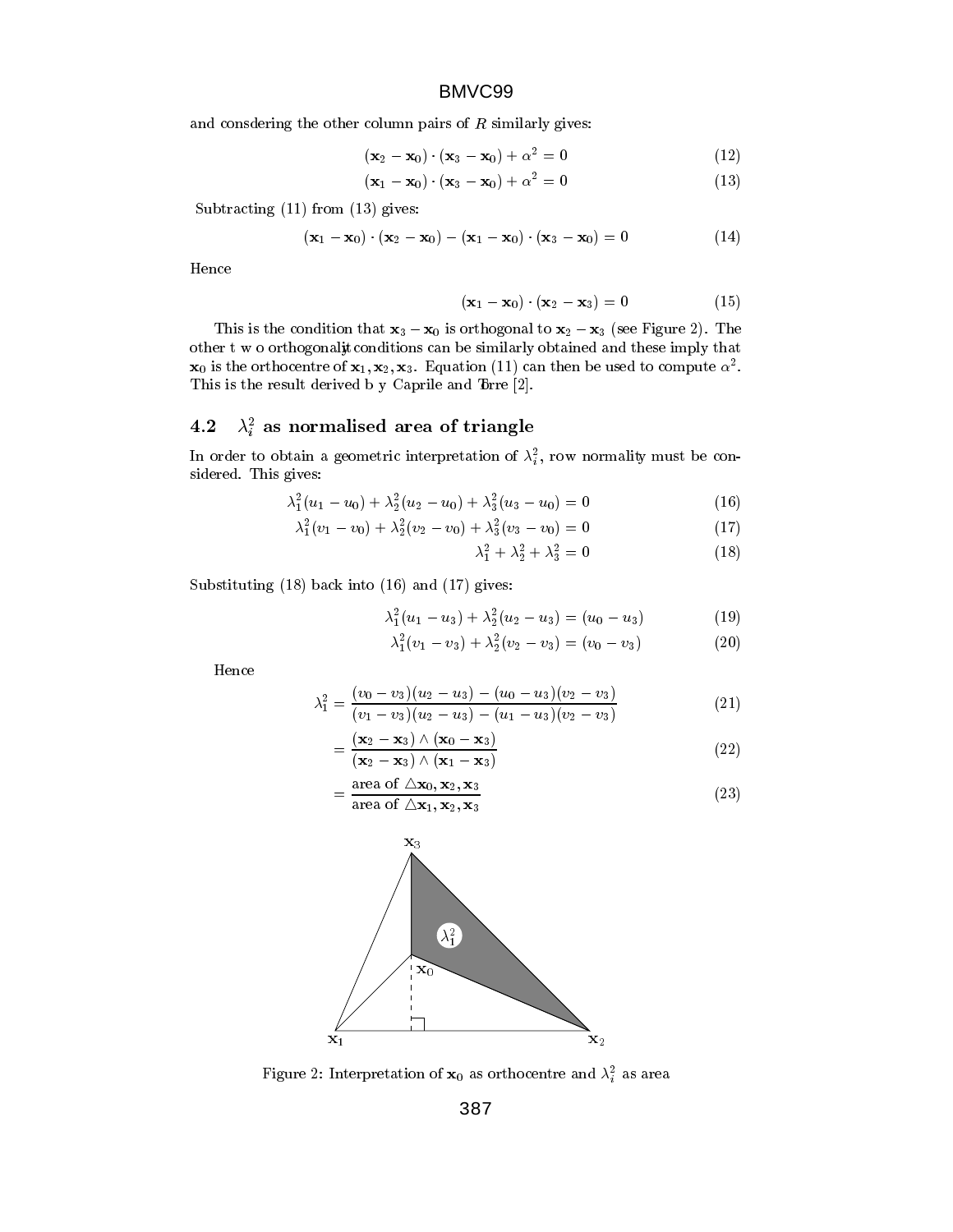in the company of the company of the company of the company of the company of the company of the company of the company of the company of the company of the company of the company of the company of the company of the compa

Figure 2 infustrates the interpretation of the scale factors  $\lambda_i^*$ .

### 5Implementation

## 5.1 Finding v anishing points

The key step in the algorithm to recover the projection matrices requires finding the vanishing points of parallel lines with known orientations. Image segments can be interactively defined by a user and care must be taken to find the corresponding vanishing points.

A vanishing point corresponds to the projection of the intersection of parallel lines at infinity. A number of approaches ha vebeen proposed to localise precisely this intersection, from the simple calculation of a weighted mean of pairwise in tersections [2] to more elaborate approaches involving noise assumption and nonlinear criteria  $[5, 11]$ . Novel methods and a comparison formulation Cipolla and Boy er [3] and Liebowitz et al. [13].

## 5.2 Pro jection matrices

Having found the vanishing points w e can now reco v erthe in trinsic parameters (and  $\lambda_i$  scale factors) by solving equation (6) using singular value decomposition. In practice the principal point is very sensitive to error unless the field of view is wide and is assumed known (i.e. at the centre of the image). The other parameters are extremely reliable and the vanishing points and directions are then used to obtain the orientation and position of the cameras. Note that the vanishing points are used directly to estimate the rotation (since these are independent of camera translation). The translation is then computed from pairs of corresponding points using the epipolar constraint.

These motions combined with the intrinsic parameters allow us to compute projection matrices for the different views involved. F rom these projection matrices w e can determine the epipolar geometry to help find more point correspondences and then the 3D point positions.

## 5.3 Reconstruction and texture mapping

These points are then used in association with an image point triangulation to obtain 3D structure. This structure is rendered afterwards using a standard texture mapping procedure and the final model is stored in standard VRML format.

Experiments on synthetic and real data hav e been conducted. Figure 3 shows the *PhotoBuilder* application with two uncalibrated images of Jesus College chapel in the University of Cambridge. These images were obtained by an Olympus digital camera. The calibration for these images was performed using 3 pairs of parallel edges to determine the vanishing points and hence calibrate the tw o cameras.The geometry was then computed using the vanishing points the 3D co-ordinates of sets of corresponding points w ere then recovered. Figure 4 shows an example of the recov ered VRML mdoel. This model consists of of sixty textured triangles and w as produced in less than 15 minutes.

### 6Conclusions

We have presented a novel method for recovering the projection matrix from 3D space to the CCD image plane which exploits the vanishing points of three or-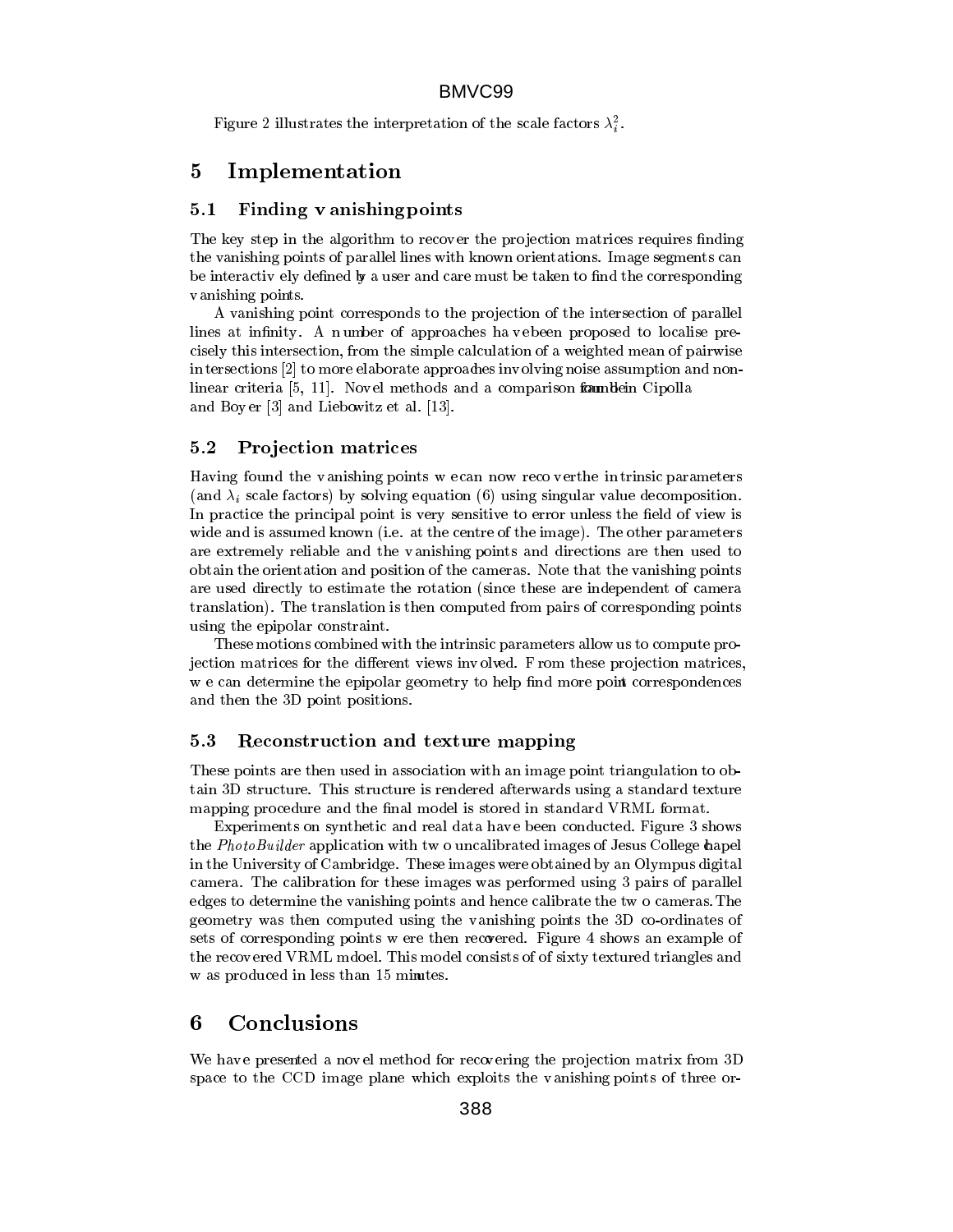thogonal directions. The simple but powerful constraints of parallelism and orthogonality in architectural scenes can be used to recover very precise projection matrices with only a few point and line correspondences. The technique presented has been successfully used to interactively build models of arc hitectural scenes from pairs of uncalibrated photographs.

We ha veused these initial estimates of the projection matrices (and hence the epipolar geometry) to automatically match additional features and then to optimise the parameters of the camera motion and 3D structure by standard raybundle adjustment. The *PhotoBuilder* system [3, 4] has been use to build 3D models of numerous buildings and is presently being used to buid a VRML model of the University of Cambridge. Preliminary results are extremely impressive.

## References

- [1] P . Beardsley, P. Torr and A. Zisserman. 3D Model Acquisition from Extended Image Sequences. In Proc. 4th Eur opean Conf. on Computer VisionCambridge (April 1996); LNCS 1065, v olume II, pages  $683{-}695$ , Springer-Verlag, 1996.
- [2] B. Caprile and V. Torre. Using Vanishing Poin ts for Camera Calibration. International Journal of Computer Vision, 4: 127-139, 1990.
- R. Cipolla and E. Boyer 3D model acquisition from uncalibrated images. In Proc. IAPR Workshop on Machine Vision Applic ations Chiba, Japan, pages 559-568, (Novem ber) 1998.
- [4] R. Cipolla, D. Robertson and E. Boyer. PhotoBuilder 3D models of architectural scenes from uncalibrated images. In Proc. IEEE Int. Conf. on Multimedia Computing and Systems, Firenze, v olume I, pages  $25-31$ , (June) 1999.
- [5] R.T. Collins and R.S. Weiss. V anishing point calculation as a statistical inference on the unit sphere. In Proc. Third Int. Conference on Computer Vision, pages 400-403, Osaka, (December) 1990.
- [6] P .E. Debevec, C.J. Taylor, and J. Malik. Modeling and Rendering Architecture from Photographs: A Hybrid Geometry- and Image-Based Approach. In A CM Computer Graphics  $(Pr$  oceedings  $SIGGRAPH)$  pages 11-20, 1996.
- [7] O. F augeras and S. Laeau. Representing Three-Dimensional Data as a Collection of Images and F undamental Matrices for Image Synthesis. In Proceedings of the 12th International Confer ence on Pattern Recognition, Jerusalem (Israel), pages 689-691, 1994.
- [8] O. F augeras, S. La veau, L. Robert, G. Csuakand C. Zeller. 3D reconstruction of urban scenes from sequences of images. Computer Vision and Image Understanding, 69(3):292-309, 1998.
- [9] S.J. Gortler, R. Grzeszczuk, R. Szeliski, and M.F. Cohen. The Lumigraph. In A CM Computer Gr aphics (Pr oceedings  $SIGGRAPH$ ) pages 43-54, 1996.
- [10] R.I. Hartley. Lines and points in three views and the trifocal tensor. International Journal of Computer Vision, 22(2): 125-140, 1996.
- [11] K. Kanatani. Statistic al Optimization for Geometric Computation: The ory and Pnctice. Lecture Note, Gunma University (Japan) 1995.
- [12] M. Levoy and P. Hanrahan. Light Field Rendering. In A CM Computer Gaphics (Pr oceedings  $SIGGRAPH$ ), pages 31-42, 1996.
- [13] D. Liebowitz, A. Criminisi and A. Zisserman. Creating arc hitectural models from images. To appear in Proc. Euro Graphic September 1999.
- [14] H.C. Longuet-Higgins. A computer program for reconstructing a scene from two projections. Natur e 293: 133-135, September 1981.
- [15] Q.T. Luong and O. Faugeras. The Fundamental Matrix: Theory, Algorithms and Stability Analysis. International Journal of Computer Vision, 17(1): 43-75, 1996.
- [16] L. McMillan and G. Bishop. Plenoptic modeling: an image-based rendering system. In A CM Computer Gaphics (Pr oceedings SIGGRAPH) pages 39-46, 1995.
- [17] P.J. Narayanan, P .W. Rander, and T. Kanade.Constructing Virtual Worlds Using Dense Stereo. In Proc. of Sixth IEEE Intl. Conf. on Computer Vision, Bombay (India), pages 3{10, Jan uary 1998.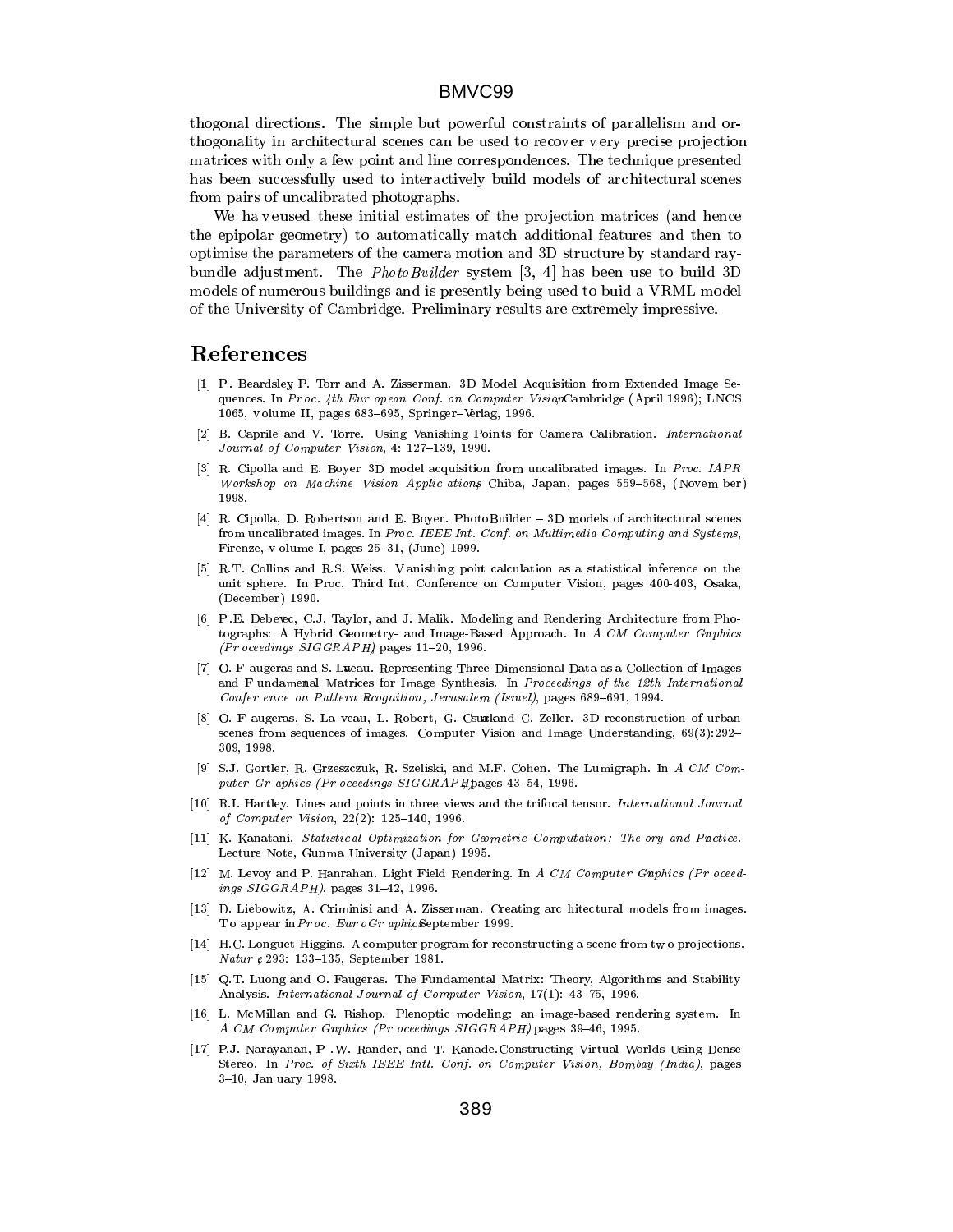

Figure 3: Original pair of uncalibrated photographs taken with different camera zoom setting loaded into the *PhotoBuilder* application. This allows the user to select edges in eac h image which are automatically used to obtain the camera in trinsic parameters and the orientation and position of the viewpoints. Additional edge correspondences are then given manually and processed to refine the motion betw eenthe viewpoints. T riangles thatare visible in both views can be renconstructed.

- [18] M. Pollefeys, R. Koch and L. Van Gool. Self-calibration and metric reconstruction inspite of varying and unknown in ternal camera parameters. InPr oc. of Sixth IEEE Intl. Conf. on Computer Vision, Bombay (India), pages  $90-95$ , January 1998.
- [19] W.H. Press, B.P. Flannery, S.A. Teukolsky, and W.T. Vetterling. Numerical Recipes in C, The Art of Scientific Computing, Second Edition. Cambridge University Press, 1992.
- [20] S.M. Seitz and C.R. Dyer. T ow ard Image-Based Scene Representation Using View Morphing. In Pr oc. of Intl. Conf. on Pattern Recognition, Vienna (Austria), January 1996.
- [21] H-Y. Shum, M. Han and R. Szeliski. Interactive construction of 3D models from Panoramic Mosaics. In Proc. IEEE Conf. Computer Vision and Pattern Recognition, pages 427-433, San ta Barbara, (June) 1998.
- [22] A. Shash ua. T rilinearity in Visual Recognition by Alignment. In Proceedings of Third European Conference on Computer Vision, Stockholm, (Sweden), pages 479-484, January 1994.
- [23] C. Tomasi and T. Kanade. Shape and motion from image streams under orthography: a factorization method. International Journal of Computer Vision,  $9(2):137-154,1990$ .
- [24] T. Werner, R.D. Hersh, and V. Hlavac. Rendering Real-World Ob jects Using View Interpolation. In Proceedings of 5th International Conference on Computer Vision, Boston (USA), pages 957-962, January 1995.
- [25] A. Zisserman, D. Liebowitz and M. Armstrong. Resolving ambiguities in auto-calibration. In Phil. T rans. R oyal So ciet $$356:1193-1211, 1998.$